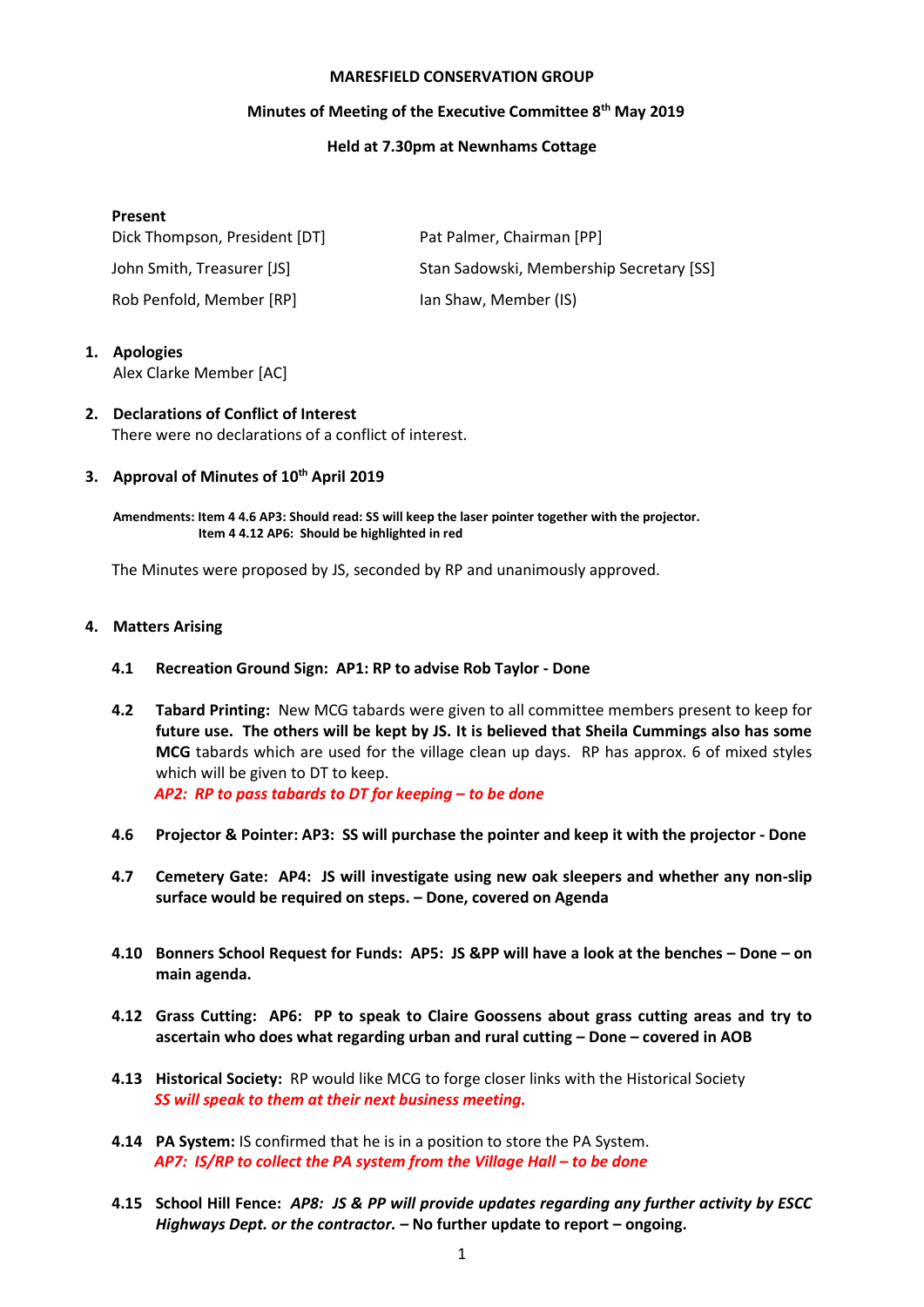# **4.17 Royal Corps of Signals Centenary:** *AP9: PP to speak with Angie Whelton about this* **– Done – Angie & PP to have a meeting to discuss at a later date.**

#### **5. Treasurer's Report**

JS handed out copies of the Income & Expenditure Summary 1<sup>st</sup> April 2019 – 8<sup>th</sup> May 2019. This showed excess income over expenditure at £643.25. This is mainly due to a grant received from ESCC Highways Dept. of £500 and £403.55 charity allowance from HMRC.

#### **6. Website & Membership Update**

SS reported that the rate of total visitors and new visitors to the website continues. He requested that all members of the committee visit the website and give him feedback/suggestions. *AP8: All members to take a look at the website – report back to SS*

SS reported that despite recruiting two new collectors we still need cover for Wellington Gate and Horney Common. This will be discussed at our Collectors Evening and again at the AGM to hopefully recruit new collectors for these areas.

#### **7. Cemetery**

SS/JS reported that this will need 5 sleepers to complete shoring up the bank either side of the new path and for a step up onto the grass area. It was decided that soft tantalised wood sleepers would be suitable at a cost of £23 each. The total cost expected to be approximately £130. This was agreed unanimously.

*AP9: IS/JS to arrange completion.* 

## **8. Victorian Lights**

IS reported feeling somewhat frustrated because the blacksmith will not be able to start work on the lamps until August due to workload. The electrician has been informed and he has agreed to laisse with the blacksmith regarding time scale.

 It was agreed that we should approach a garden solar installation company to give us suggestions regarding the power required for the lamp situated at the church.

 IS will also take a look at the dilapidated notice board close to the lamp. It is possible, that if this was replaced, it could be a fixing point for solar panel or similar. *AP10: IS to contact solar installation company and check notice board.*

# **9. Benches at Bonners**

JS suggested that the benches needing repair should be removed, one at a time, so the refurbishment/repair could be carried out at his place. PP spoke to Toni Birkbeck to say that upon return to the school each repaired bench should be thoroughly checked by the school and signed off to be fit for purpose. All responsibility will then be down to the school.

PP handed out coloured photographs of various plastic benches. These would not require any maintenance and come with a long guarantee. They will not rot and have no splinters. These costs from approximately £220 for a flat pack in recycled plastic, plus VAT and delivery. It was agreed that PP would speak to Toni Birkbeck to see if they would find these suitable. If so it was agreed that we